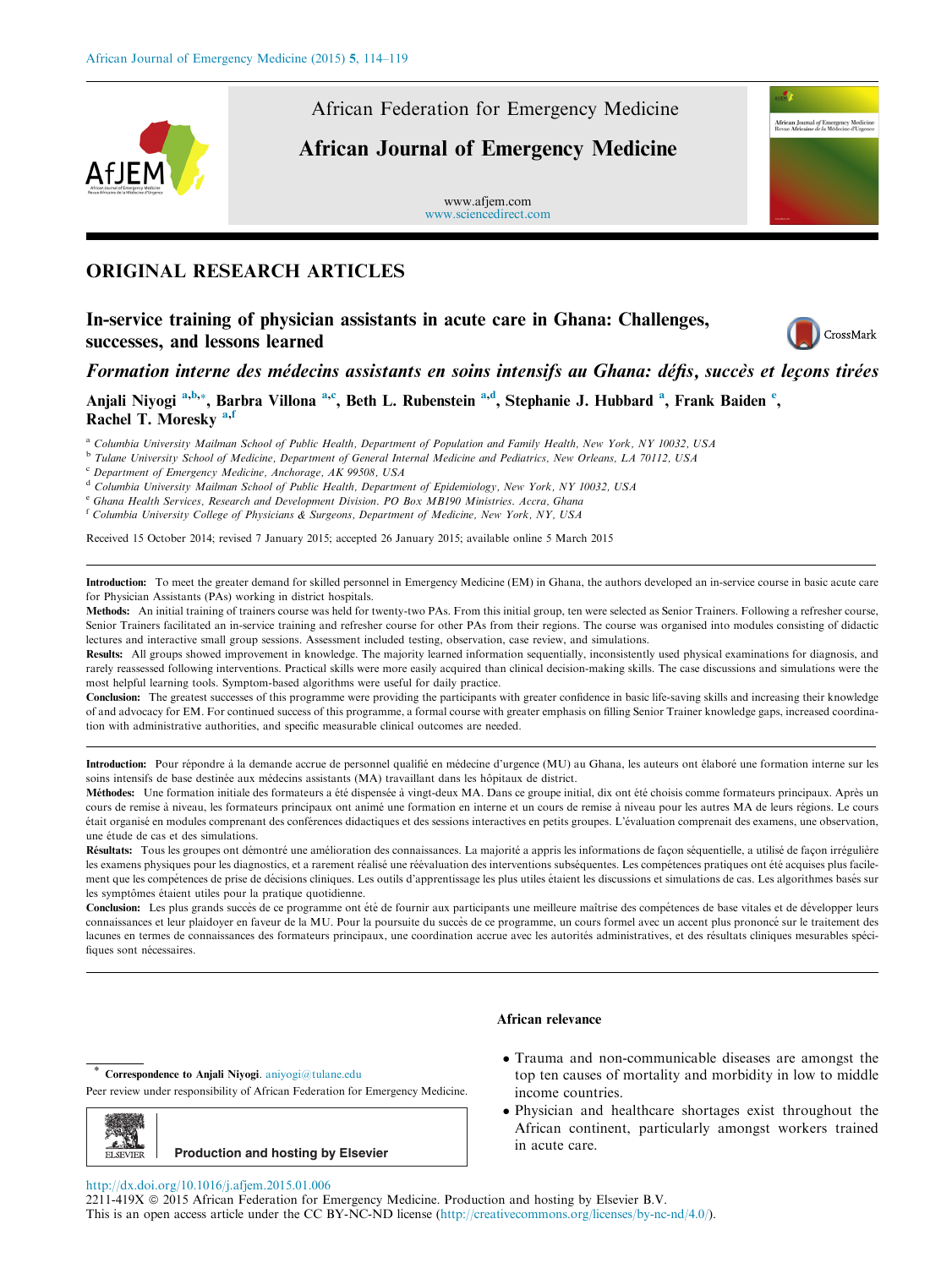- Task-shifting can provide an interim solution to this human resource gap.

#### Introduction

Non-communicable diseases are amongst the top ten causes of mortality in low- and middle-income countries (LMICs).<sup>[1](#page-5-0)</sup> Many of these illnesses require rapid interventions to reduce morbidity and mortality.<sup>[2,3](#page-5-0)</sup> Emergency Medicine (EM) could potentially play a critical role in improving the outcomes of acute presentations to health facilities.<sup>[4,5](#page-5-0)</sup> However, in many LMICs, this potential is hindered by a shortage of physicians in general, and specialised acute care health workers specifically.

In the absence of such specialised staff, task-shifting can provide an interim solution to this human resource gap. Task-shifting has been applied in other sectors of health delivery systems in LMICs. Faced with the HIV epidemic, community health workers, clinical officers, and nursing assistants have taken on tasks previously considered beyond the scope of their responsibilities and training.<sup>[6–9](#page-5-0)</sup> A trial in South Africa found that there was no difference in measured outcomes when anti-retroviral therapy was monitored by a nurse versus a doctor.<sup>[10](#page-5-0)</sup> Non-physician clinicians perform minor surgical procedures in almost half of all Sub-Saharan African countries. In Mozambique, they perform 92% of emergency obstetric surgeries.<sup>[11](#page-5-0)</sup> A study from Tanzania found no difference in maternal or perinatal mortality when care was provided by an assistant medical officer compared to a medical officer.<sup>[12](#page-5-0)</sup> The application of task shifting in acute care in LMICs is relatively new, and to date there are few studies on this topic in  $EM<sup>1</sup>$ .

Due to epidemiologic transitions and gaps in human resources, Ghana is an ideal setting for work in this area. Like many other LMICs, Ghana is dealing with the double burden of chronic and infectious diseases due to rapid urban-isation and other societal changes.<sup>[14](#page-5-0)</sup> Ghana is also facing particularly severe health worker shortages, with only 56% of its clinical workforce needs being met in  $2010$ .<sup>[15](#page-5-0)</sup> The existing healthcare workforce distribution is unbalanced, with two teaching hospitals employing more than 45% of the country's doctors while less than 15% are in district hospitals. Greater Accra has eight times more physicians per capita than the most rural region of the country.<sup>[16](#page-5-0)</sup> The Ministry of Health (MoH) has tried different strategies to incentivise clinicians to work in underserved areas, including 20–30% salary top-ups and a staff vehicle purchase scheme, with only minimal success. Out of 43 doctors posted to the rural Upper East Region from 2001 to 2009, only four assumed their posts. $<sup>1</sup>$ </sup>

Task shifting started in Ghana in 1969, with the creation of the Rural Health Service, staffed by Physician Assistants (PAs, then known as Medical Assistants). 98% of PAs are based in rural areas, and 93% of district and sub-district facilities employ PAs, making them a vital healthcare resource in these settings.<sup>[15](#page-5-0)</sup> Given the need for acute care in Ghana, the paucity of doctors in rural areas, and the growing number of PAs, at the direction of the Ghana Health Service (GHS) we undertook a pilot project to provide in-service acute care training to PAs. The remainder of this paper describes the details of the training and discusses the successes, limitations, and lessons learned from the pilot.

#### **Methods**

The primary course objective was to teach experienced PAs to identify and stabilise patients presenting with common acute conditions. The secondary course objective was to prepare a cadre of Senior Trainers to teach this information to their colleagues throughout Ghana.

The course was organised into modules consisting of PowerPoint lectures, problem-based learning case discussions, skill stations, and simulations. Objectives for each module were developed so as to establish, reinforce, and build upon the ABCs of EM. Quick-reference algorithms for evaluating and treating common acute presentations were created. The initial Senior Trainer programme spanned nine full days. Because the PAs cited difficulty being absent from their health posts for this duration, the course was shortened to five days for all subsequent trainings.

The in-service course content was developed by United States-trained physicians working with the Systems Improvement at District Hospitals and Regional Training of Emergency Care (sidHARTe) programme, based out of the Columbia University Mailman School of Public Health. Through partnerships with local institutions, sidHARTe's mission is to generate tools and implement best practices to improve care for critically ill patients in the rural hospital setting. GHS and sidHARTe have been partnering on acute care initiatives in Ghana since 2009. Three of the four course developers were trained in EM and one was trained in Internal Medicine and Paediatrics. Each had clinical and educational experience in LMICs, including Ghana.

The implementation of the in-service course began with Phase I, the Senior Trainers programme. The initial nine-day in-service Senior Trainer course was taught to 22 PAs from four different regions of Ghana, from October 31 to November 8, 2011. PAs were selected by GHS, though sidHARTe recommended PAs from district-level facilities and have either EM training or significant acute care experience as well as teaching or leadership ability.

Based on subjective and objective evaluations of their performances during the initial training of trainer course, 10 PAs were selected as Senior Trainers. This group attended a five-day refresher course six months later in order to reinforce their knowledge, and to prepare them to act as regional course facilitators.

Phase II of implementation of the in-service course was comprised of a Regional Training Program in the Brong-Ahafo/Ashanti and Northern Regions. Working in groups of two or three trainers, the Senior Trainers facilitated five-day in-service trainings and refresher courses for other PAs from their regions. All courses were supervised by at least two sidHARTe physicians. Although shorter, these courses followed the same ABC structure and mix of interactive small group case discussion, skill stations, and case simulations as the initial trainer course. Phase I and II are depicted in [Fig. 1](#page-2-0).

The ABCCC method from the Integrated Management of Adolescent and Adult Illnesses and the Integrated Management of Childhood Illnesses provided the framework for the in-service curriculum.<sup>[18,19](#page-5-0)</sup> Drug dosages and terminology were modified to align with Ghana Standard Treatment Guidelines. Specific diseases were chosen for emphasis based on an informal needs assessment involving patient chart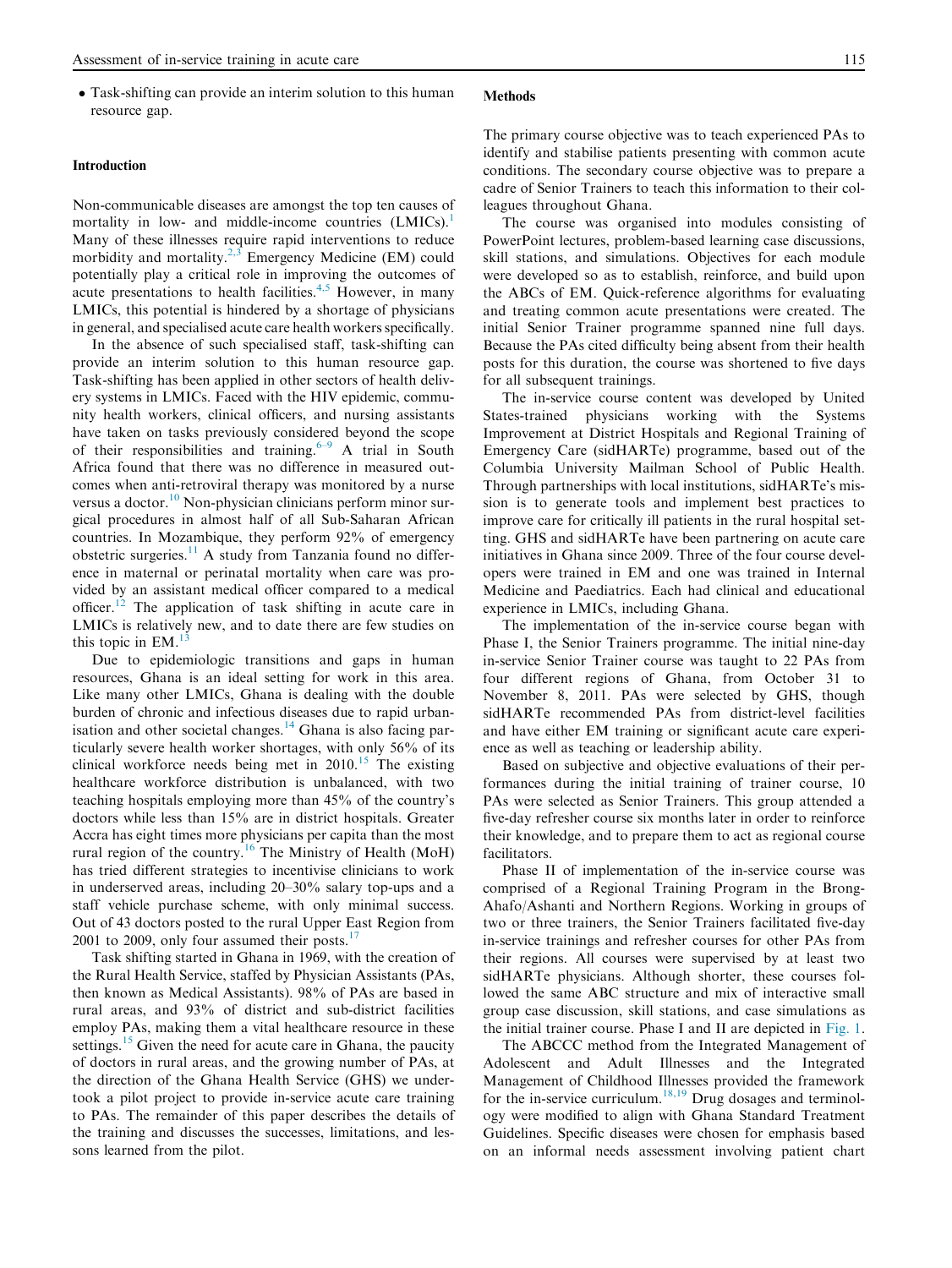<span id="page-2-0"></span>

\* All refresher courses held six months following initial course

Figure 1 Schematic of Phase I and II of in-service course.

reviews, mortality and morbidity record review, and discussion with local clinicians. The preliminary educational package was presented to Ghanaian district hospital PAs, who provided feedback regarding appropriateness of the topics and level of complexity. The package then went to the Medical Superintendent for final review prior to implementation. The educational package was based on adult-learning models that include theoretical and practical knowledge acquisition, skill demonstration, and hands-on experience.

The titles of the Senior Trainer course modules were Introduction to Accident and Emergency, Triage, Airway and Breathing, Circulation, Consciousness, Pain, Trauma, Fracture and Wound Care, Poisonings, Medical Emergencies (DKA, hypertension, fluid overload states, anaemia, severe malaria), Ultrasound, Clinical Decision Making, and Teaching Methods.

Regional courses, restructured based on recommendations from the Senior Trainers, consisted of 17 lectures including Airway, Breathing, Clinical Decision Making, Circulation, Consciousness, Convulsions, Triage, Hypertensive Emergencies, Fractures, Wounds, Trauma Assessment, Burns, Trauma ABC Interventions, Trauma Mass Casualty Incident (MCI), Alcohol Withdrawal, Abdominal Pain, and DKA and Poisoning.

Facilitators, using written cases with prompts and specific questions, guided groups of five students in structured case discussions addressing the differential diagnosis, assessment, treatment, and disposition of standardised hypothetical patients.

Using adult volunteers and adult and infant mannequins, every student had the opportunity to practice basic airway management, suturing, extremity splinting, and c-collar and pelvic binder placement at skills stations. Additionally, a mass casualty incident table-top exercise was performed, with a mock emergency centre illustrated on a poster board. Facilitators presented twelve patients with varying levels of acuity, prompting students to triage and treat each patient with only two PAs and three nurses. A group discussion followed. Finally, working in teams, students evaluated and treated standardised simulated patient cases. Disposition and communication with an accepting physician were practiced in each case.

At the end of the training, participants received copies of each PowerPoint presentation, selected journal articles for more in-depth evidence-based learning, and laminated algorithms, exemplified by Fig. 2.



Figure 2 Example of an algorithm used for the management of altered consciousness.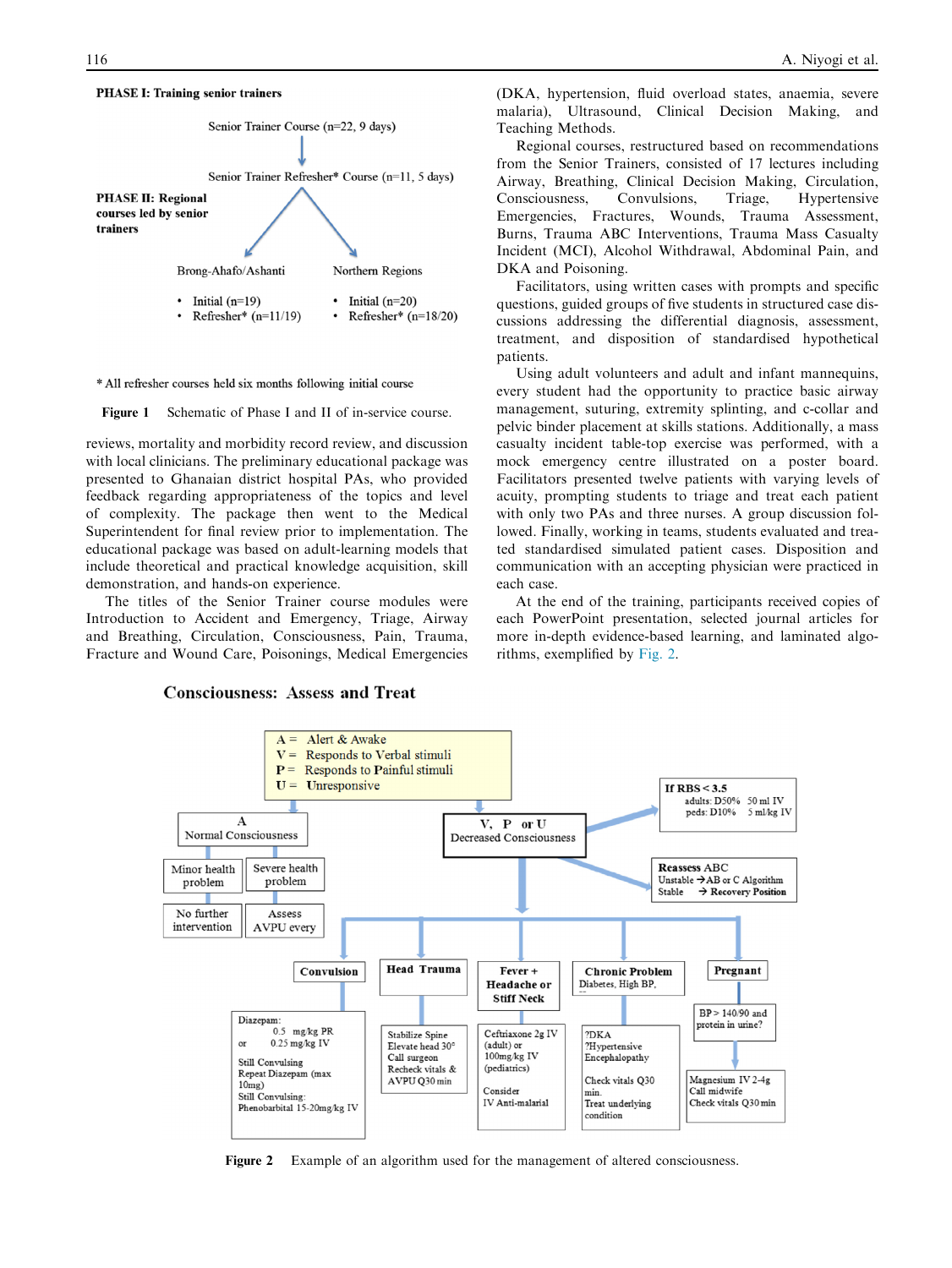Participants were evaluated using pre- and post-tests, simulation checklists, checklists for problem-based learning cases, and informal end-of-session discussions. Pre- and post- tests were administered daily for the initial senior trainer course, and on days one and five in subsequent courses.

Students engaged in semi-structured discussions and formal evaluations using a 1-3 scale. Formal evaluation topics included: meeting stated objectives, clarity, relevancy, appropriateness, complexity, and potential for change in practice. These discussions and evaluations were used to provide feedback about the course and facilitators.

# Results

Although the intended audience for Phase I of implementation was to be district hospital PAs, the majority of the actual participants chosen by GHS practiced at the sub-district or primary health centre (PHC) level. Additionally, teaching experience and leadership skills amongst selected participants varied greatly.

During the initial nine-day Senior Trainer Course, pre- and post-tests were administered daily and broken down by subject. The PAs scored the lowest on Poisonings and Medical Emergencies and highest on Trauma (see Table 1 for mean pre- and post-test scores for all modules). The overall combined average pre-test score was 70.1% (SD 6), and average post-test score was 90.7% (SD 5).

For the Senior Trainer Refresher Course and all subsequent five-day courses, pre- and post-tests were distributed only on Day 1 and Day 5. Average pre- and post-test scores for the Senior Trainer refresher course were 73% (SD 12.7) and 87% (SD 5.6), respectively.

Table 1 Average exam scores by the subject for initial senior tice patterns. Many used their new knowledge to introduce trainer course  $(n = 22)$ .

| Course subject       | Pre-test     |           | Post-test    |                          |
|----------------------|--------------|-----------|--------------|--------------------------|
|                      | Mean $(\% )$ | <b>SD</b> | Mean $(\% )$ | <b>SD</b>                |
| Airway and Breathing | 70.9         | 17.2      | 81.8         | 16.2                     |
| Circulation          | 70.7         | 19.2      | 96.4         | 7.9                      |
| Consciousness        | 79.8         | 21.8      | 89.8         | 16.7                     |
| Pain                 | 76           | 18.3      | 91.4         | 13.29                    |
| Trauma               | 80.8         | 10.9      | 88.9         | 11.4                     |
| Fractures            | 74.5         | 21.6      | 95.2         | 10.1                     |
| Wound Care           | 79.4         | 18.2      | 100          | $\Omega$                 |
| Poisonings           | 49.1         | 22.9      | 92.7         | 9.8                      |
| Medical              | 50.5         | 26.6      | 80           | 17.5                     |
| Combined             | 70.1         | 6         | 90.7         | $\overline{\phantom{0}}$ |

 $SD = standard deviation$ .

### Table 2 Average exam scores for regional courses.

| Exam title                  |    | Brong-Ahafo/Ashanti |                  | Northern region |                  | Combined regions |  |
|-----------------------------|----|---------------------|------------------|-----------------|------------------|------------------|--|
|                             | n  | Mean $\%$ (SD)      | $\boldsymbol{n}$ | Mean $\%$ (SD)  | $\boldsymbol{n}$ | Mean $\%$ (SD)   |  |
| Initial pre-test            | 19 | 50.6(12.1)          | 20               | 54 (13.3)       | 39               | 52.3(12.6)       |  |
| Initial post-test           | 19 | 80.3(9.7)           | 20               | 84.6 (8.6)      | 39               | 82.5(9.3)        |  |
| Refresher pre-test          | 11 | 71.2 (11.6)         | 18               | 72 (11.6)       | 29               | 71.7(11.4)       |  |
| Refresher post-test         |    | 82.2(8.6)           | 16               | 85.1 (5.7)      | 27               | 83.4(7)          |  |
| $SD = standard deviation$ . |    |                     |                  |                 |                  |                  |  |

The average pre- and post-test scores for the initial Regional Courses were 52.3 (SD 12.6) and 82.5 (SD 9.3). The average pre- and post-test scores for the Regional Refresher Courses were 71.7(SD 11.4) and 83.4 (SD 7.0). See Tables 2 and 3 for further scores.

Direct observation during small group case reviews and simulations revealed consistent similarities amongst all participating groups. All groups quickly processed the ABCCC format, and heavily relied on this for each new case. Group participants also acquired practical skills, particularly splinting and suturing, more easily than clinical decision-making skills. Rarely were medical histories obtained or physical exams performed beyond asking about the ABCCCs.

Groups often had difficulty in translating knowledge to practice. When asked about the causes of abdominal pain, most participants could rapidly provide several answers, but in a simulated case of abdominal pain, they could not create the same differential diagnosis. Also, across groups, during simulations the patient was rarely readdressed following interventions (e.g., if intravenous fluids were requested for hypotension, the blood pressure was rarely re-checked following fluid administration).

During the formal course evaluations, participants reported the material was appropriately complex, relevant, well organised, and presented in an open and engaging environment. The majority found the case discussions and simulations to be especially useful. Feedback in refresher courses indicated that participants referenced the algorithms and printed lectures from the initial course regularly.

#### **Discussion**

Participants reported greater confidence in performing emergency interventions and a commitment to changing their prac-

#### Table 3 Average exam scores for senior trainer course and combined regional courses.

| Exam title                             | Senior trainers  |                         | Combined regional course |                |  |
|----------------------------------------|------------------|-------------------------|--------------------------|----------------|--|
|                                        | $\boldsymbol{n}$ | Mean $\%$ (SD) <i>n</i> |                          | Mean $\%$ (SD) |  |
| Initial pre-test                       |                  | $22\;70.2\; (6)$        | 39                       | 52.3 (12.6)    |  |
| Initial post-test                      |                  | $22\;90.7\; (5)$        | 39                       | 82.5(9.3)      |  |
| Refresher pre-test                     |                  | $11 \t 73 \t (11.7)$    | 29                       | 71.7(11.4)     |  |
| Refresher post-test $11\,87.3\,$ (5.6) |                  |                         | 27                       | 83.4 (7)       |  |
| $SD = standard deviation$ .            |                  |                         |                          |                |  |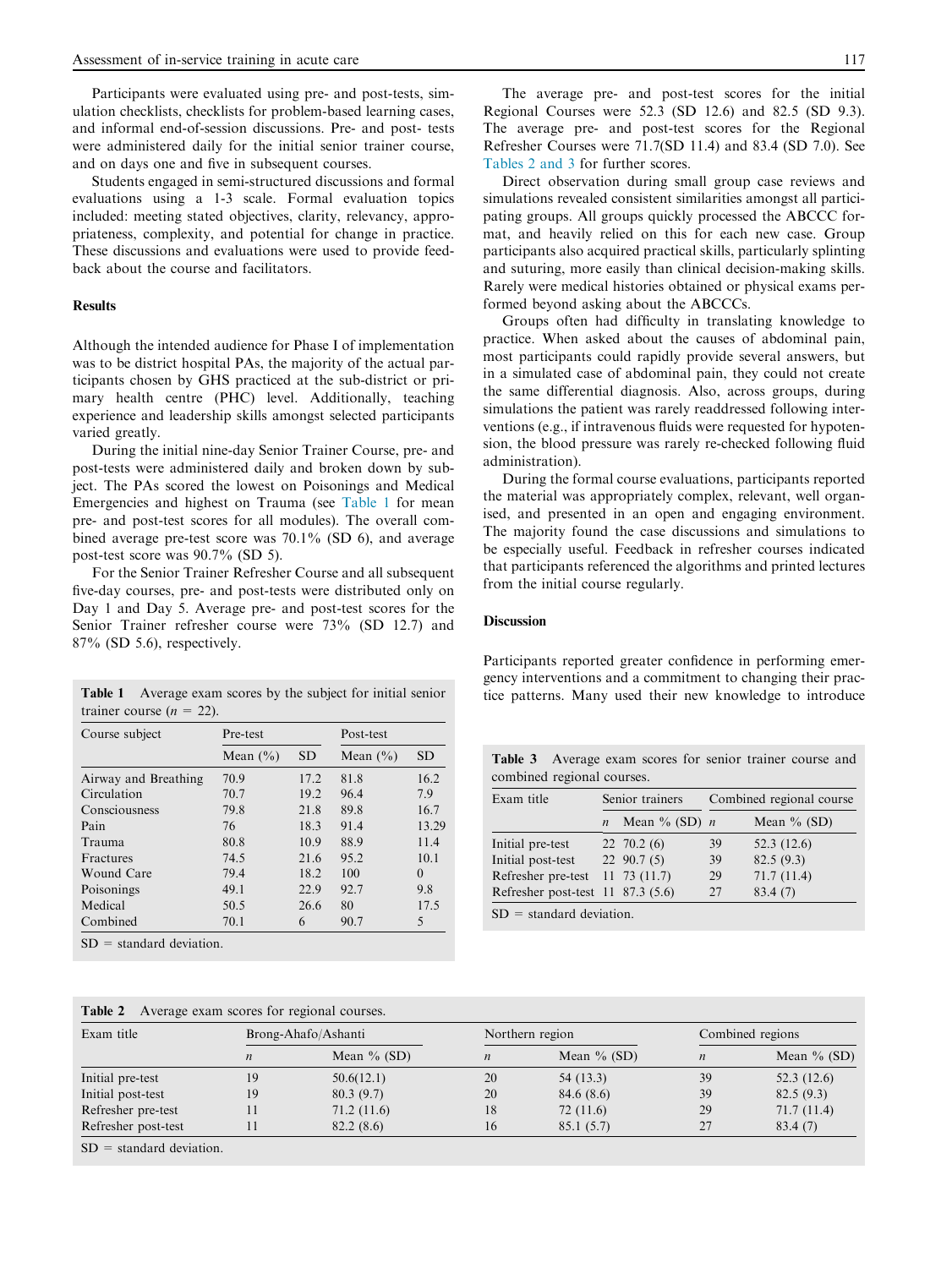All groups showed significant improvement in basic knowledge, clinical reasoning, and procedural skills. Based on the comparison of post-test scores from the initial course and pre-test scores from the refresher course, retention of information for regional course participants was fair at six months.

PAs reported regularly using course materials while working at their district hospital, which they bound and placed on the desk alongside the Ghana Standard Treatment Guidelines. Half of the PAs displayed the algorithms in their office. A few used the algorithms to train clinical staff. One PA submitted a report to his district supervisor recommending that the inservice training be offered at all surrounding facilities.

Despite these successes, Senior Trainer knowledge gaps continue to exist and their retention at six months was poor. The average pre-test score during the initial course was 70% and although the post-test average rose to 90.7%, the average pre-test score during the refresher course dropped again to 73%. Some of this change could be attributed to the different format of testing during the refresher course. During the initial course, the tests were administered daily with a large number of questions dedicated to individual topics, while the pre-test for the Senior Trainer refresher course (and all subsequent regional courses) was a compilation of topics with a smaller number of questions for each topic. Lack of post-course and inter-session review material to refresh and reinforce modular objectives likely also contributed to poor retention.

The average post-test score for the Senior Trainer Refresher Course (87%) was not much higher than the average post-test scores for the regional courses (83.4%), suggesting that Senior Trainers knew the information only slightly better than firsttime participants. This was apparent when Senior Trainers would struggle to answer questions that went beyond material written on the slide.

Other challenges came in the form of infrastructural scarcities. Since many of the participants came from the sub-district or even health centre level, many of the first-line medications taught in the courses were unavailable to the PAs. This was true even for some of the district hospital PAs, the intended audience of the course.

An additional unexpected challenge came from legal and policy limitations placed on PAs. While PAs are the only clinicians attending to the majority of cases at most health facilities, according to rules established by GHS, PAs are not allowed to administer certain first-line medications, as this responsibility is reserved for physicians.

There was a great variability in skill amongst the Senior Trainers. Only a minority reviewed the material prior to presenting their assigned topics. Though all participants felt the small group cases and simulations offered the greatest learning opportunity, very few Senior Trainers could sufficiently guide students through the cases.

The use of small group sessions, particularly the case studies, provided the greatest yield and should be optimised as integral components of future curricula. However, case-based learning is new in many regions of the world, and training in case-based methodologies for Senior Trainers will be needed if the in-service course is to be taught independently. Performance on the simulation exercises varied significantly. This may be due to confusion regarding the format and function of these exercises, or may truly reflect patterns of practice

(i.e., lack of clinical follow-up post-intervention). The use of video training may help tease out some of these nuances. Video demonstrations could be used both to clarify the point of the activity by demonstrating a well-executed simulation, and to highlight areas of improvement.

At the end of each simulation, one participant from the group had to discuss the patient with an accepting physician. This proved to be a useful exercise, as it required participants to summarise key information, review interventions performed, and discuss outcomes. This exercise should be routinely incorporated at the conclusion of each simulation.

Refresher courses are essential for retention. A six-month gap between the initial and refresher course may be too long, particularly without a specific post-course review material embedded into the structure of the programme. This postcourse material could build upon individual module objectives. Monthly on-line questions could serve as refreshers for knowledge, case studies and discussions from individual practices could reify attitudes towards acute care and stabilisation, and site visits, depending on available resources, could monitor practical skills.

To assess the value of the programme, measurable outcomes should be determined prior to course development. These could be impact outcomes (e.g., morbidity, mortality, readmission rates), process outcomes (e.g., vital sign documentation, door-to-treatment times, emergency centre equipment lists), or training outcomes (e.g., knowledge testing, skill testing).

There were several limitations. The course was geared towards PAs practicing at the district hospital level. However, many of the PAs worked at the sub-district or community level and did not have access to oxygen and certain intravenous medications that the course prescribed. In the future, it may be prudent to select only PAs working in facilities with access to essential resources, or to subdivide the course with emphasis on referring from lower levels.

A five-day course is not an enough time to cover even the most basic first-line emergency interventions. Unfortunately, it was difficult to obtain permission for PAs to step away from their posts for any longer duration of time.

The sidHARTe physicians' experiences in Ghana were in only two regions of the country and the course design may not be appropriate for other regions. A PA educational needs assessment was not conducted. Additionally, measurable outcomes were not established prior to implementation of the course, making it difficult to provide any analysis of benefit.

## Conclusion

The course was well received. All PAs reported greater comfort in handling emergency cases and strongly recommended distribution of the course. Post-test scores reflected improved knowledge, and testimonials indicated the utilisation of course information in practice settings. A more formal course with an educational needs assessment, coordination with administrative authorities regarding policy changes, and measureable outcomes could improve emergency care in Ghana.